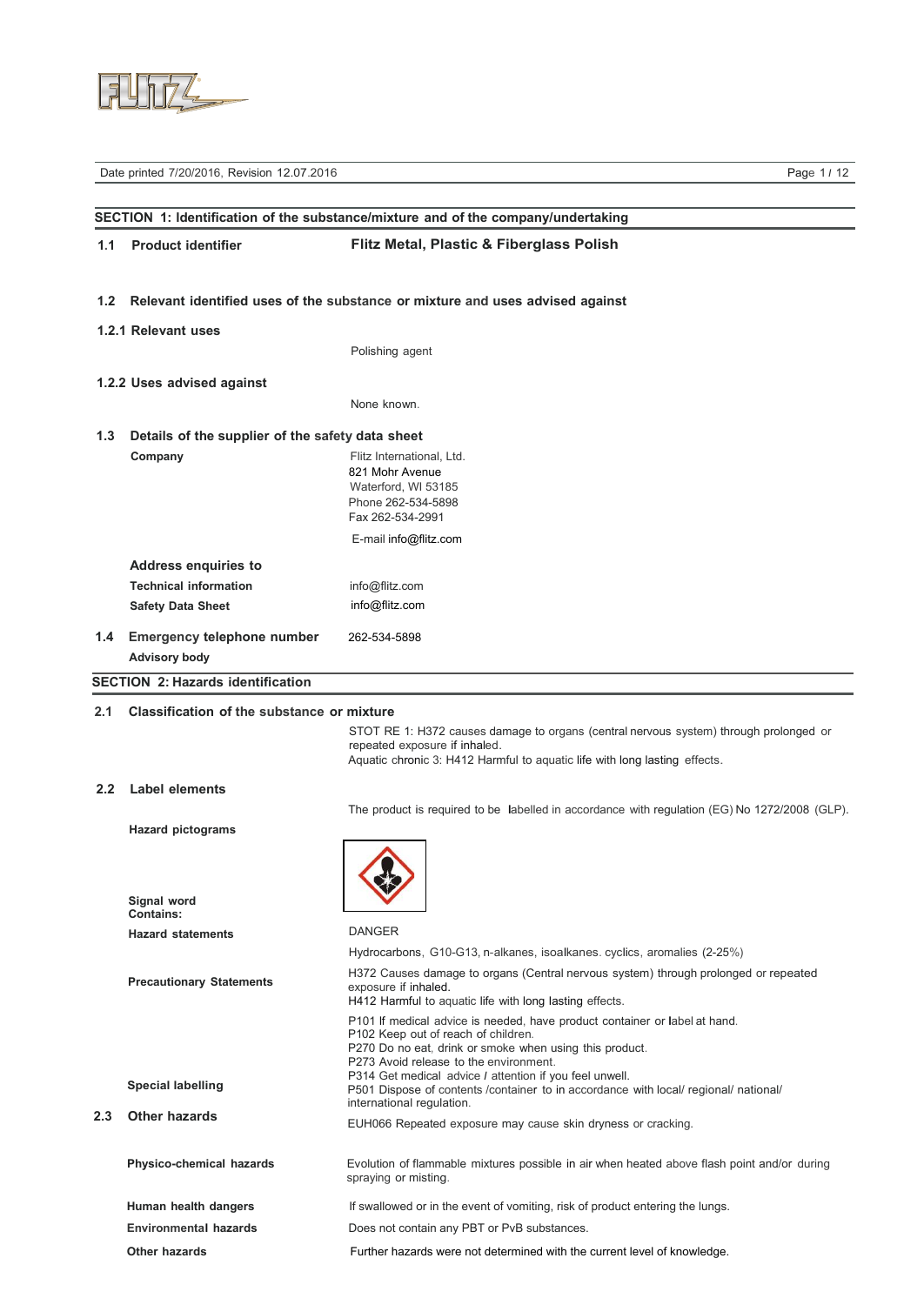

I

# **SECTION 3: Composition /Information on ingredients**

### **Product-type:**

**The product is a mixture.**

|                                                                                                                                                                                                                                                                             |                                                                                                    | Range [%J   Substance |                                                                                                                                                                                      |
|-----------------------------------------------------------------------------------------------------------------------------------------------------------------------------------------------------------------------------------------------------------------------------|----------------------------------------------------------------------------------------------------|-----------------------|--------------------------------------------------------------------------------------------------------------------------------------------------------------------------------------|
| 10-30 Hydrocarbons, G10-G13, n-alkanes, isoalkanes, cyclics, aromalics (2-25%)                                                                                                                                                                                              |                                                                                                    |                       |                                                                                                                                                                                      |
| CAS: 64742-82-1, EINECS/ELINGS: 919-164-8, Reg-No.: 01-2119473977-17-XXXX                                                                                                                                                                                                   |                                                                                                    |                       |                                                                                                                                                                                      |
| GHS/GLP: Asp. Tox. 1: H304 - Aquatic Chronic 3: H412 - STOT RE 1: H372                                                                                                                                                                                                      |                                                                                                    |                       |                                                                                                                                                                                      |
| 10 - 20 Hydrocarbons, G11 - G14, n-alkanes, isoalkanes, cyclics, < 2% aromalies                                                                                                                                                                                             |                                                                                                    |                       |                                                                                                                                                                                      |
|                                                                                                                                                                                                                                                                             | GAS: 64742-47-8, EINEGCS/ELINGS: 926-141-6, EU-INDEX: 649-422-00-2, Reg-No.: 01-2119456620-43-XXXX |                       |                                                                                                                                                                                      |
|                                                                                                                                                                                                                                                                             | GHS/GLP: Asp. Tox. 1: H304                                                                         |                       |                                                                                                                                                                                      |
| 1 - 3 Hydrocarbons, C9-C12, n-alkanes, isoalkanes, cyclics, aromatics (2-25%)<br>CAS: 64742-82-1, EINECS/ELINGS: 919-446-0, Reg-No.: 01-2119458049-33-XXXX<br>GHS/GLP: Asp. Tox. 1: H304 - Aquatic Chronic 2: H411- Flam. Liq. 3: H226- STOT RE 1: H372- STOT SE 3:<br>H336 |                                                                                                    |                       |                                                                                                                                                                                      |
|                                                                                                                                                                                                                                                                             |                                                                                                    |                       |                                                                                                                                                                                      |
|                                                                                                                                                                                                                                                                             |                                                                                                    |                       |                                                                                                                                                                                      |
|                                                                                                                                                                                                                                                                             | CAS: 1336-21-6, EINEGS/ELINGS: 215-647-6, EU-INDEX: 007-001-01-2, Reg-No.: 01-2119488876-14-XXX X  |                       |                                                                                                                                                                                      |
|                                                                                                                                                                                                                                                                             |                                                                                                    |                       | GHS/GLP: Skin Corr. 1B: H314- STOT SE 3: H335 - Aquatic Acute 1: H400                                                                                                                |
|                                                                                                                                                                                                                                                                             | Comment on component parts                                                                         |                       | Substances of Very High Concern - SVHG: substances are not contained or are below 0.1%.<br>For full text of H-statements: see SEGTION 16.                                            |
|                                                                                                                                                                                                                                                                             | <b>SECTION 4: First aid measures</b>                                                               |                       |                                                                                                                                                                                      |
| 4.1                                                                                                                                                                                                                                                                         | Description of first aid measures                                                                  |                       |                                                                                                                                                                                      |
|                                                                                                                                                                                                                                                                             | <b>General information</b>                                                                         |                       | Take oft contaminated clothing and wash before reuse.                                                                                                                                |
|                                                                                                                                                                                                                                                                             |                                                                                                    |                       |                                                                                                                                                                                      |
|                                                                                                                                                                                                                                                                             | Inhalation                                                                                         |                       | Ensure supply of fresh air.<br>In the event of symptoms seek medical treatment.                                                                                                      |
|                                                                                                                                                                                                                                                                             | <b>Skin contact</b>                                                                                |                       | When in contact with the skin, clean with soap and water.<br>Consult a doctor if skin irritation persists.                                                                           |
|                                                                                                                                                                                                                                                                             | Eye contact                                                                                        |                       | Rinse cautiously with water for several minutes. Remove contact lenses, if present and easy<br>to do. Continue rinsing.<br>If eye irritation persists: Get medical advice/attention. |
|                                                                                                                                                                                                                                                                             | Ingestion                                                                                          |                       | Seek medical advice immediately.<br>Do not induce vomiting.<br>Rinse out mouth and give plenty of water to drink.                                                                    |
| 4.2                                                                                                                                                                                                                                                                         |                                                                                                    |                       | Most important symptoms and effects, both acute and delayed                                                                                                                          |
|                                                                                                                                                                                                                                                                             |                                                                                                    |                       |                                                                                                                                                                                      |
|                                                                                                                                                                                                                                                                             |                                                                                                    |                       | Irritant effects<br>Headache                                                                                                                                                         |
|                                                                                                                                                                                                                                                                             |                                                                                                    |                       | <b>Tiredness</b>                                                                                                                                                                     |
|                                                                                                                                                                                                                                                                             |                                                                                                    |                       | Shortness of breath                                                                                                                                                                  |
|                                                                                                                                                                                                                                                                             |                                                                                                    |                       | Unconsciousness                                                                                                                                                                      |
|                                                                                                                                                                                                                                                                             |                                                                                                    |                       |                                                                                                                                                                                      |
| 4.3                                                                                                                                                                                                                                                                         |                                                                                                    |                       | Indication of any immediate medical attention and special treatment needed                                                                                                           |
|                                                                                                                                                                                                                                                                             |                                                                                                    |                       | Treat symptomatically.<br>If swallowed or in the event of vomiting, risk of product entering the lungs.                                                                              |
|                                                                                                                                                                                                                                                                             |                                                                                                    |                       |                                                                                                                                                                                      |
|                                                                                                                                                                                                                                                                             | <b>SECTION 5: Fire-fighting measures</b>                                                           |                       |                                                                                                                                                                                      |
| 5.1                                                                                                                                                                                                                                                                         | <b>Extinguishing media</b>                                                                         |                       |                                                                                                                                                                                      |
|                                                                                                                                                                                                                                                                             | Suitable extinguishing media                                                                       |                       | Foam.<br>Dry powder.<br>Water spray jet.<br>Carbon dioxide.                                                                                                                          |

**Extinguishing media that must not be used** Full water jet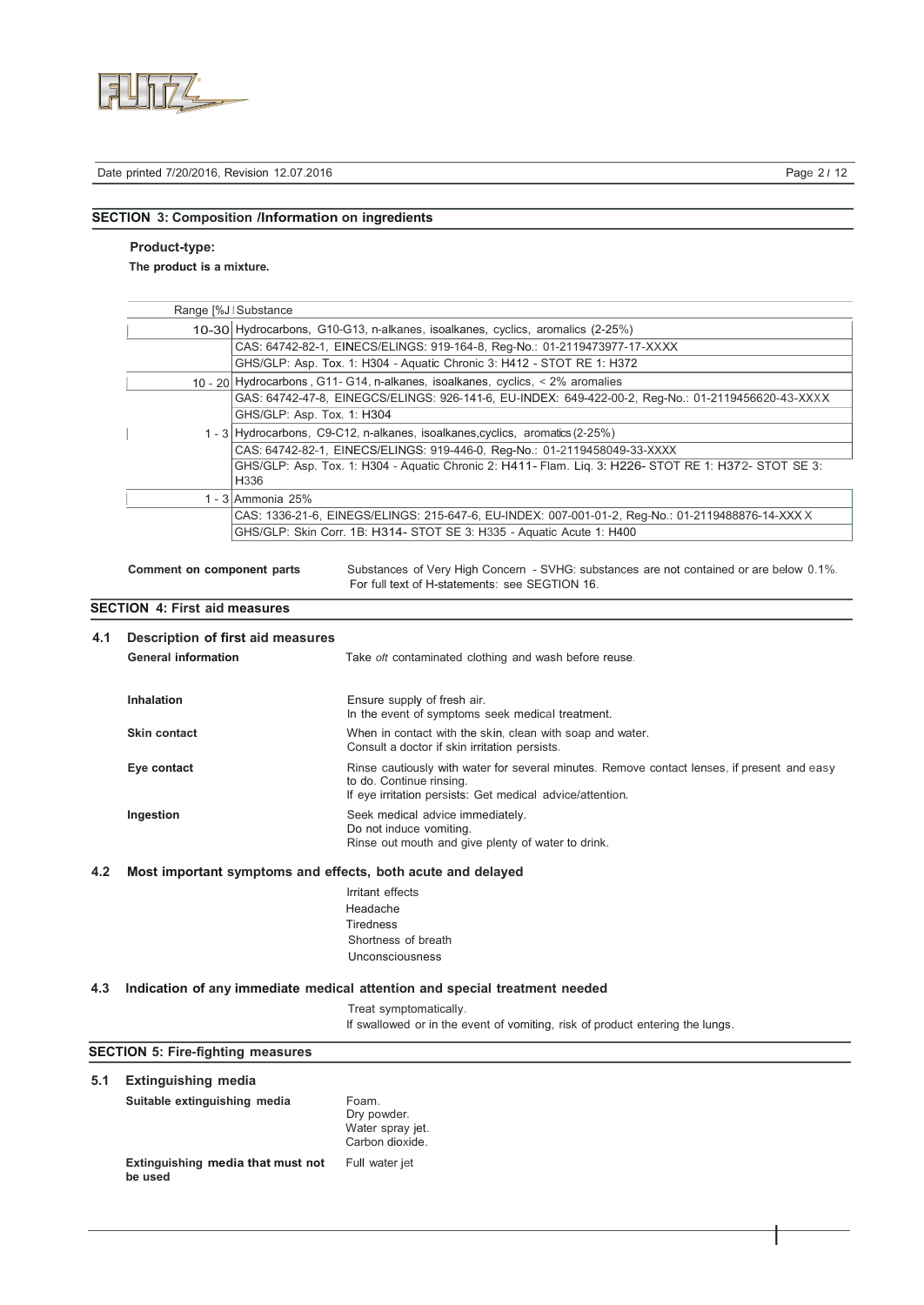

|     | Date printed 7/20/2016, Revision 12.07.2016                  |                                                                                                                                                                                                                                  | Page3/12 |
|-----|--------------------------------------------------------------|----------------------------------------------------------------------------------------------------------------------------------------------------------------------------------------------------------------------------------|----------|
|     |                                                              |                                                                                                                                                                                                                                  |          |
| 5.2 | Special hazards arising from the substance or mixture        |                                                                                                                                                                                                                                  |          |
|     |                                                              | Risk of formation of toxic pyrolysis products.                                                                                                                                                                                   |          |
| 5.3 | <b>Advice for firefighters</b>                               |                                                                                                                                                                                                                                  |          |
|     |                                                              | Use self-contained breathing apparatus.                                                                                                                                                                                          |          |
|     |                                                              | Cool containers at risk with water spray jet.<br>Fire residues and contaminated firefighting water must be disposed of in accordance within<br>the local regulations.                                                            |          |
|     | <b>SECTION 6: Accidental release measures</b>                |                                                                                                                                                                                                                                  |          |
| 6.1 |                                                              | Personal precautions, protective equipment and emergency procedures                                                                                                                                                              |          |
|     |                                                              | Ensure adequate ventilation.<br>Keep away from all sources of ignition.<br>High risk of slipping due to leakage/spillage of product.<br>Use personal protective clothing.                                                        |          |
| 6.2 | <b>Environmental precautions</b>                             |                                                                                                                                                                                                                                  |          |
|     |                                                              | Do not discharge into the drains/surface waters/groundwater.                                                                                                                                                                     |          |
| 6.3 | Methods and material for containment and cleaning up         |                                                                                                                                                                                                                                  |          |
|     |                                                              | Take up mechanically.                                                                                                                                                                                                            |          |
|     |                                                              | Dispose of absorbed material in accordance within the regulations.                                                                                                                                                               |          |
| 6.4 | Reference to other sections                                  |                                                                                                                                                                                                                                  |          |
|     |                                                              | See SECTION 8+13                                                                                                                                                                                                                 |          |
|     | <b>SECTION 7: Handling and storage</b>                       |                                                                                                                                                                                                                                  |          |
| 7.1 | Precautions for safe handling                                |                                                                                                                                                                                                                                  |          |
|     |                                                              | Use only in well-ventilated areas.<br>Provide suitable vacuuming at the processing area.<br>Keep only in original container.                                                                                                     |          |
|     |                                                              | Keep away from all sources of ignition.                                                                                                                                                                                          |          |
|     |                                                              | After worktime and before work breaks the affected skin areas must be thoroughly cleaned.<br>Use barrier skin cream.<br>Do not eat, drink, smoke or take drugs at work.<br>Take off contaminated clothing and wash before reuse. |          |
| 7.2 | Conditions for safe storage, including any incompatibilities |                                                                                                                                                                                                                                  |          |
|     |                                                              | Provide solvent-resistant and impermeable floor.<br>Prevent penetration into the ground.                                                                                                                                         |          |
|     |                                                              | Do not store together with oxidizing agents.<br>Do not store together with food and animal food/diet.                                                                                                                            |          |
|     |                                                              | Protect from heal/overheating.<br>Keep container in a well-ventilated place.<br>Keep container tightly closed.                                                                                                                   |          |
| 7.3 | Specific end use(s)                                          |                                                                                                                                                                                                                                  |          |
|     |                                                              | See product use, SECTION 1.2                                                                                                                                                                                                     |          |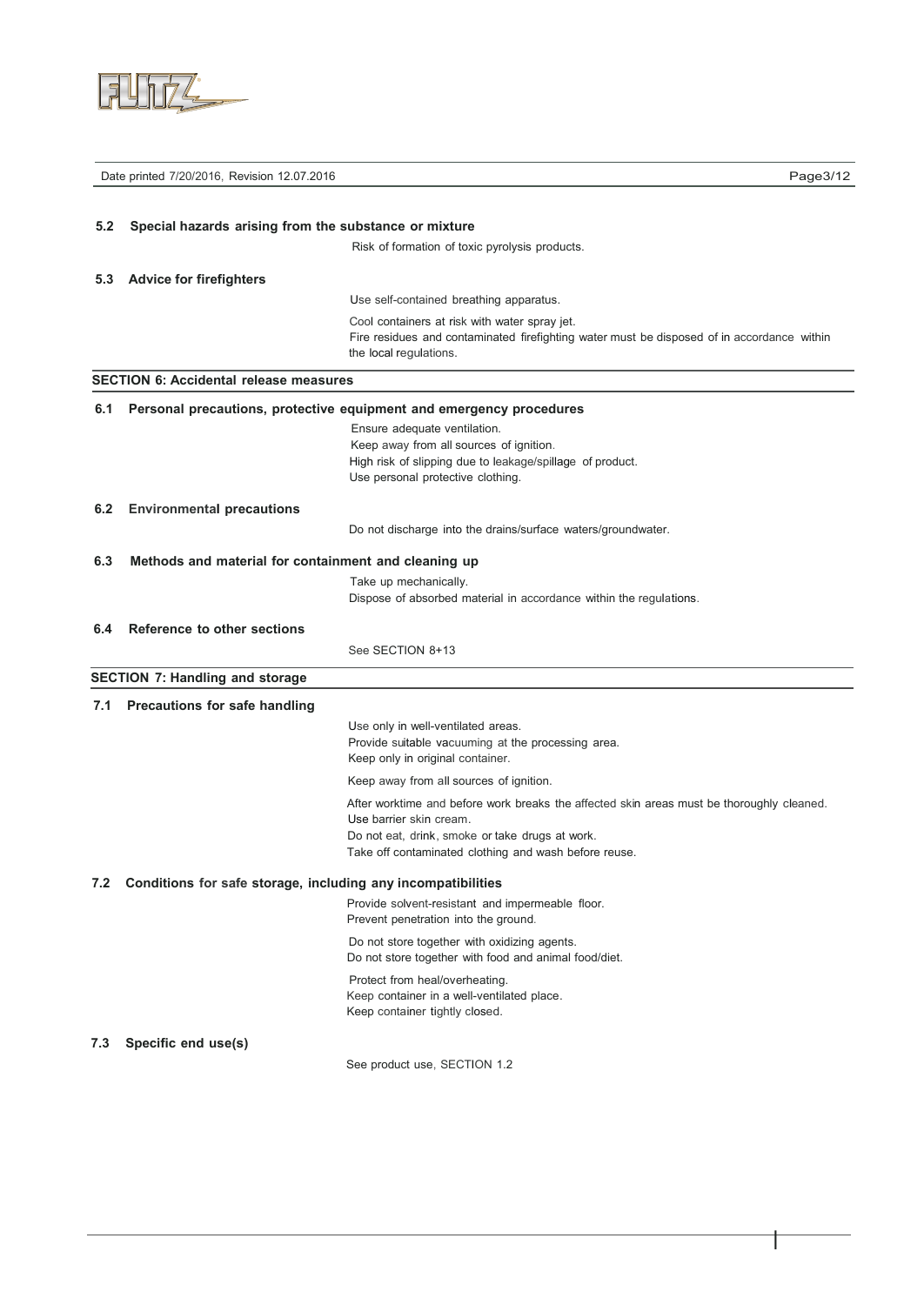

#### Date printed 7/20/2016, Revision 12.07.2016 **Page 4/12 Page 4/12**

# **lsECTION 8: Exposure controls** *I* **personal protection**

## **8.1 Control parameters lngredients with occupational**

# **exposure Iimits to be monitored (GB)**

| Substance |
|-----------|
|-----------|

| Aluminiumoxide                                                               |  |
|------------------------------------------------------------------------------|--|
| CAS: 1344-28-1. EINECS/ELINCS: 215-691-6, Reg-No.: 01-2119529248-35-XXXX     |  |
| long-Term exposure: 10 $mq/m3$ , inhalable dust (respirable dust: $4mq/m3$ ) |  |
| Hydrocarbons. C1O-C13, n-alkanes, isoalkanes, cyclics, aromatics (2-25%)     |  |

|  | CAS 64742-82-1, EINECS/ELINCS: 919-164-8, Reg-No.: 01-2119473977-17-XXXX |  |  |
|--|--------------------------------------------------------------------------|--|--|

Long-term exposure: 500 mg/m<sup>3</sup>

Hydrocarbons. C11- C14, n-alkanes, isoalkanes, cyclics, < 2% aromatics

Long-term exposure: 1200 mg/m<sup>3</sup> <sup>j</sup> CAS: 64742-47-8, EINECS/ELINCS: 926-141-6, EU-INDEX: 649-422-00-2, Reg-No.: 01-2119456620-43-XXXX

#### Ammonia 25%

<sup>j</sup> CAS: 1336-21-6, EINECS/ELINCS: 215-647-6, EU-INDEX: 007-001-01-2, Reg-No.: 01-2119488876-14-XXXX

[Long-term exposure: 25 ppm, 18 mg/m<sup>3</sup>, IOELV, CD156

Hydrocarbons, C9-C12. n-alkanes. isoalkanes, cyclics. aromatics (2-25%)

CAS: 64742-82-1. EINECS/ELINCS: 919-446-0. Reg-No.: 01-2119458049-33-XXXX

Long-term exposure: 00 mg/m <sup>3</sup>

### **DNEL**

**PNEC**

| Substance                                                                                |
|------------------------------------------------------------------------------------------|
| Hydrocarbons. C9-C12, n-alkane, isoalkanes, cycles, aromatics (2-25%), CAS: 64742-82-1 l |
| Industrial, dermal, Long-term - systemic effects: 44 mg/kg bw/day.                       |
| Industrial. inhalative. Long-term - systemic effects: 330 mg/m <sup>3</sup> .            |
| general population, oral, Long-term - systemic effects: 26 mg/kg bw/day.                 |
| general population, dermal, Long-term- systemic effects: 26 mg/kg bw/day. I              |
| general population, inhalative, Long-term - systemce effects: 71 mg/m <sup>3</sup> .     |
| Ammonia 25%, CAS: 1336-21-6                                                              |
| Industrial. inhalative. Long-term- systemic effects: 14 mg/m <sup>3</sup> (NH3). I       |
| Industrial, inhalative, acute - systemic effects: 38 mg/m <sup>3</sup> (NH3).            |
| Industrial. dermal, acute - systemic effects: 6,8 mg/kg (NH3).                           |
| Industrial, oral, Acute - systemic effects: 6,8 mg/kg bw/d (NH3).                        |
|                                                                                          |
| Substance                                                                                |
| IAmmonia 25%, CAS: 1336-21-6                                                             |
| seawater. 0,011 mg/1.                                                                    |

I freshwater, 0,0011 mg/1.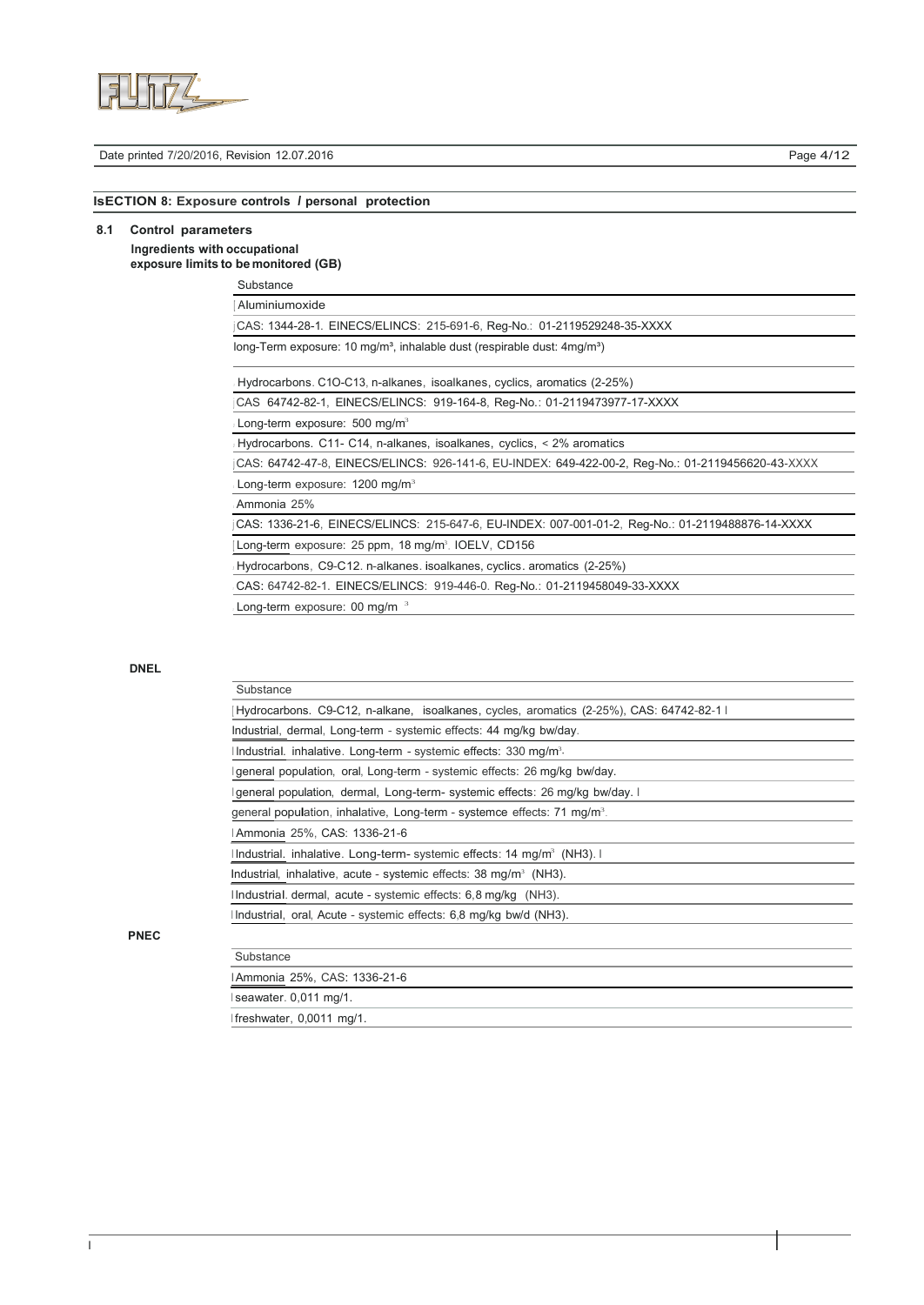

### Date printed 7/20/2016, Revision 12.07.2016 **Page 5 / 12 Page 5 / 12**

I

# 8.2 Exposure controls

| Additional advice on system design                             | Ensure adequate ventilation on workstation.                                                                                                                                                                                                                                                                  |
|----------------------------------------------------------------|--------------------------------------------------------------------------------------------------------------------------------------------------------------------------------------------------------------------------------------------------------------------------------------------------------------|
| Eye protection                                                 | Safety glasses. (EN 166:2001)                                                                                                                                                                                                                                                                                |
| Hand protection                                                | 0,7mm Butyl rubber, >120 min (EN 374-1/-2/-3).<br>The details concerned are recommendations. Please contact the glove supplier for further<br>information.                                                                                                                                                   |
| Skin protection                                                | Protective clothing.                                                                                                                                                                                                                                                                                         |
| Other                                                          | Do not inhale vapours.<br>Avoid contact with eyes and skin.<br>Personal protective equipment should be selected specifically for the working place.<br>depending on concentration and quantity handled. The resistance of this equipment to<br>chemicals should be ascertained with the respective supplier. |
| Respiratory protection                                         | Breathing apparatus in the event of high concentrations.<br>Short term: filter apparatus, combination filter A-P2. (DIN EN 14387)                                                                                                                                                                            |
| Thermal hazards                                                | none                                                                                                                                                                                                                                                                                                         |
| Delimitation and monitoring of the<br>environmental exposition | Protect the environment by applying appropriate control measures to prevent or limit<br>emissions.                                                                                                                                                                                                           |

# SECTION 9: Physical and chemical properties

9.1 Information on basic physical and chemical properties

| Form                                                   | pasty                              |
|--------------------------------------------------------|------------------------------------|
| Color                                                  | blue                               |
| Odor                                                   | characteristic                     |
| Odor threshold                                         | not required                       |
| pH-value                                               | $9 - 10$                           |
| pH-value [1%]                                          | not determined                     |
| Boiling point IUJ                                      | not determined                     |
| Flash point ["C]                                       | >61                                |
| Flammability (solid, gas) $[°C]$                       | > 200                              |
| Lower explosion limit                                  | 0.6 Vol.%                          |
| Upper explosion limit                                  | 7,0 Vol.%                          |
| Oxidising properlies                                   | no                                 |
| Vapour pressure/gas pressure [kPa]                     | not determined                     |
| Density [glml]                                         | 1,17 (20 °C / 68,0 °F)             |
| Bulk density $[kg/m3]$                                 | not applicable                     |
| Solubility in water                                    | partially soluble                  |
| Partition coefficient [n-octanol/water] not determined |                                    |
| Viscosity                                              | $>$ 20,5 mm <sup>2</sup> 1s (40°C) |
| Relative vapour density determined<br>in air           | not determined                     |
| Evaporation speed                                      | not determined                     |
| Melting point $\lfloor C \rfloor$                      | not determined                     |
| Autoignition temperature $[^{\circ}C]$                 | not applicable                     |
| Decomposition temperature [°C]                         | not determined                     |
| $\bigcap$ thor information                             |                                    |

9.2 Other information

none

SECTION 10: Stability and reactivity

10.1 Reactivity

No dangerous reactions known if used as directed.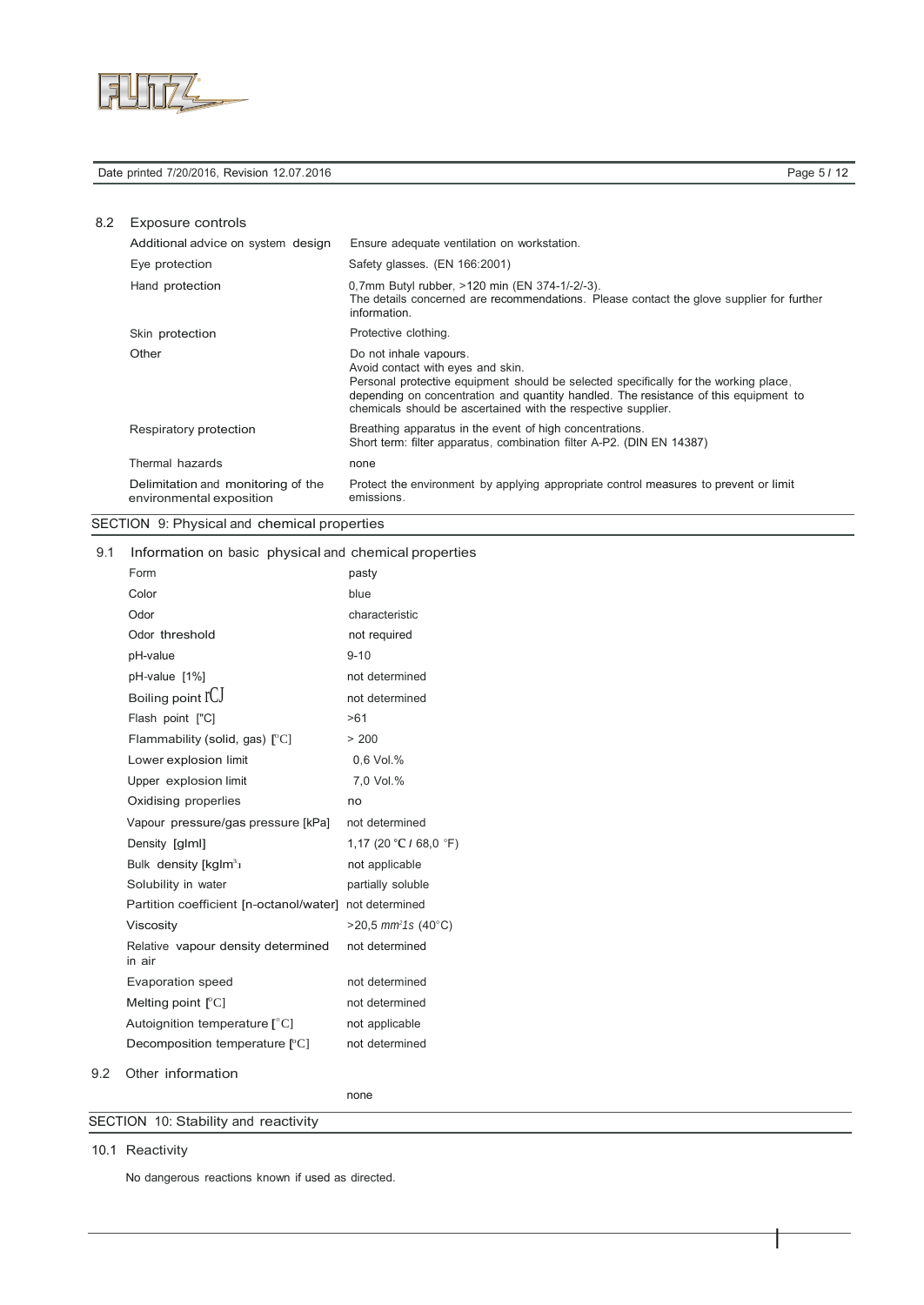

#### Date printed 7/20/2016, Revision 12.07.2016 **Page 6/12 Page 6/12**

I

## **10.2 Chemical stability**

The product is stable under standard conditions .

### **10.3 Possibility of hazardous reactions**

Reactions with oxidizing agents. Evolution of flammable mixtures possible in air when heated above flash point and/or during spraying or misting.

### **10.4 Conditions to avoid**

**Heating** 

## **10.5 lncompatible materials**

Oxidizing agent

## **10.6 Hazardous decomposition products**

No hazardous decomposition products known.

## **SECTION 11: Toxicological information**

### **11.1 Information on toxicological effects**

## **Acute toxicity**

| Product                                                                                    |
|--------------------------------------------------------------------------------------------|
| IATE-mix, inhalative, >20 mg/1.                                                            |
| IATE-mix, dermal, >2000 mg/kg bw. I                                                        |
| ATE-mix, oral, >2000 mg/kg bw.                                                             |
|                                                                                            |
| Substance                                                                                  |
| IHydrocarbons, C11- C14, n-alkanes, isoalkanes, cyclics, < 2% aromatics, CAS: 64742-47-8   |
| ILD50, dermal, Rabbi!: > 5000 mg/kg (Li!.).                                                |
| LD50, oral, Rat: $> 5000$ mg/kg (Li!.).                                                    |
| IHydrocarbons, G10-G13, n-alkanes, isoalkanes, cyclics, aromalics (2-25%), CAS: 64742-82-1 |
| ILD50, dermal, Rabbi!: >2920 mg/kg (OECD 402). I                                           |
| LD50, oral, Rat: >5000 mg/kg (OEGD 401).                                                   |
| ILG50, inhalative, Rat: >13.1 mg/1 (4h) (OECD 403).                                        |
| IHydrocarbons, G9-G12, n-alkanes, isoalkanes, cyclics, aromalics (2-25%), CAS: 64742-82-1  |
| ILD50, dermal, Rat: >2000 mg/kg bw. I                                                      |
| LD50, oral, Rat: $>2000$ mg/kg bw.                                                         |
| Ammonia 25%, GAS: 1336-21-6                                                                |
|                                                                                            |

ILD50, inhalative, mouse: 91 mg/kg (NH3). I

LD50, oral, Rat: 350 mg/kg (NH3).

I LG50, inhalative, Rat: 2000 mg/1 (NH3).

I LDLo, oral, Human: 43 mg/kg (NH3).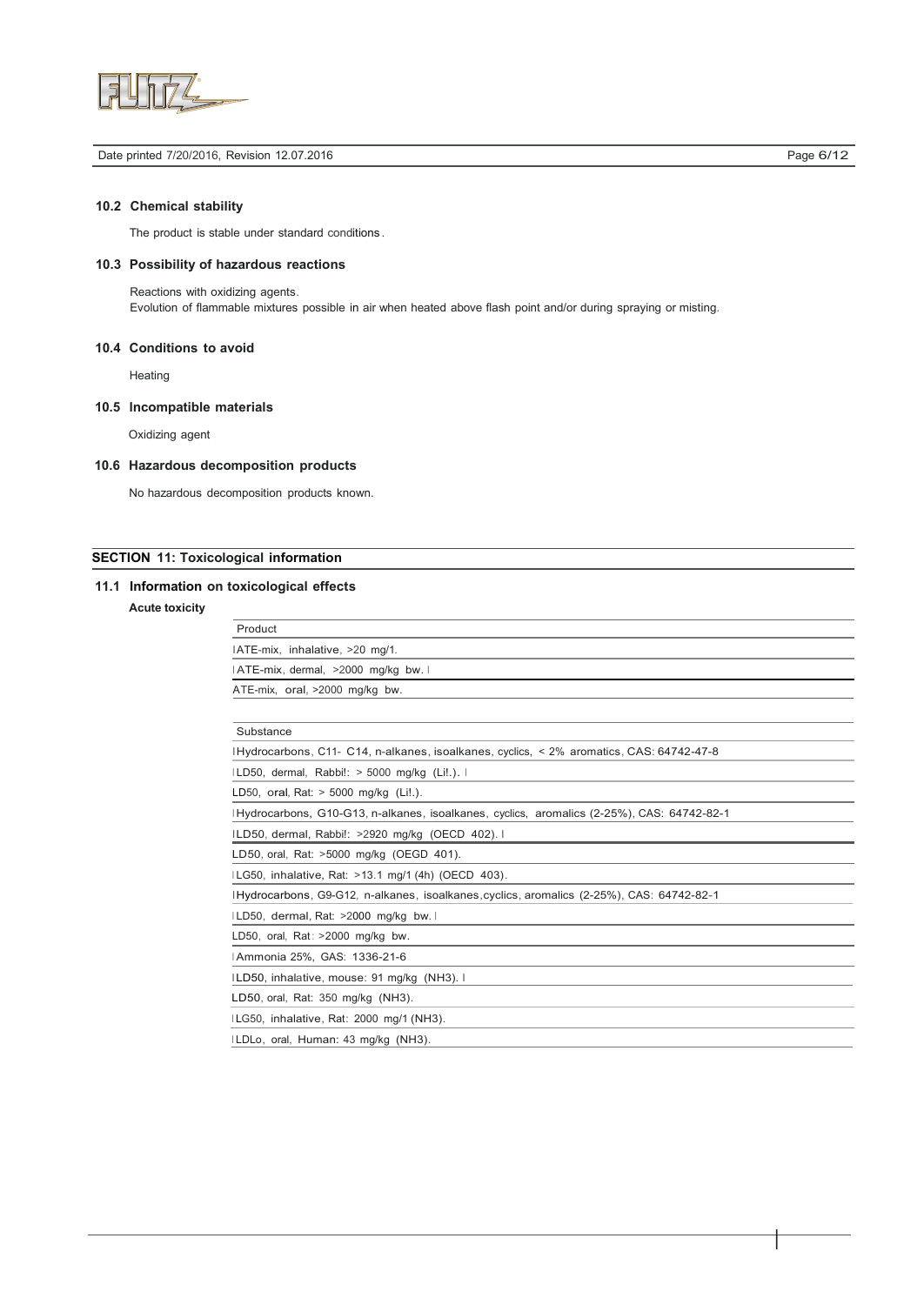

| Serious eye damage/irritation                         | Toxicological data of complete product are not available.<br>Based on the available information, the classification criteria are not fulfilled.                                                                                                                                              |
|-------------------------------------------------------|----------------------------------------------------------------------------------------------------------------------------------------------------------------------------------------------------------------------------------------------------------------------------------------------|
| Skin corrosion/irritation                             | Toxicological data of complete product are not available. Based<br>on available data, the classification criteria are not met.                                                                                                                                                               |
| Respiratory or skin sensitisation                     | Toxicological data of complete product are not available.<br>Does not contain a relevant substance that meets the classification criteria.                                                                                                                                                   |
| Specific target organ toxicity -<br>single exposure   | Toxicological data of complete product are not available.<br>Based on the available information, the classification criteria are not fulfilled.                                                                                                                                              |
| Specific target organ toxicity -<br>repeated exposure | Toxicological data of complete product are not available<br>May cause damage to the central nervous system through prolonged or repeated exposure<br>through inhale.                                                                                                                         |
| <b>Mutagenicity</b><br><b>Reproduction toxicity</b>   | Toxicological data of complete product are not available Does not contain a relevant substance<br>that meets the classification criteria.                                                                                                                                                    |
| Carcinogenicity                                       | Toxicological data of complete product are not available Does not contain a relevant substance !hat<br>meets the classification criteria.                                                                                                                                                    |
| <b>Aspiration hazard</b>                              | Toxicological data of complete product are not available<br>Does not contain a relevant substance that meets the classification criteria.                                                                                                                                                    |
| <b>General remarks</b>                                | Toxicological data of complete product are not available.<br>Based on the available information, the classification criteria are not fulfilled.                                                                                                                                              |
|                                                       | The toxicity data listed pertaining to the ingredients are intended for those working in the<br>medicinal professions, experts for occupational health and safety and toxicologists. The<br>toxicity data pertaining to the ingredients were supplied by the manufacturers of raw materials. |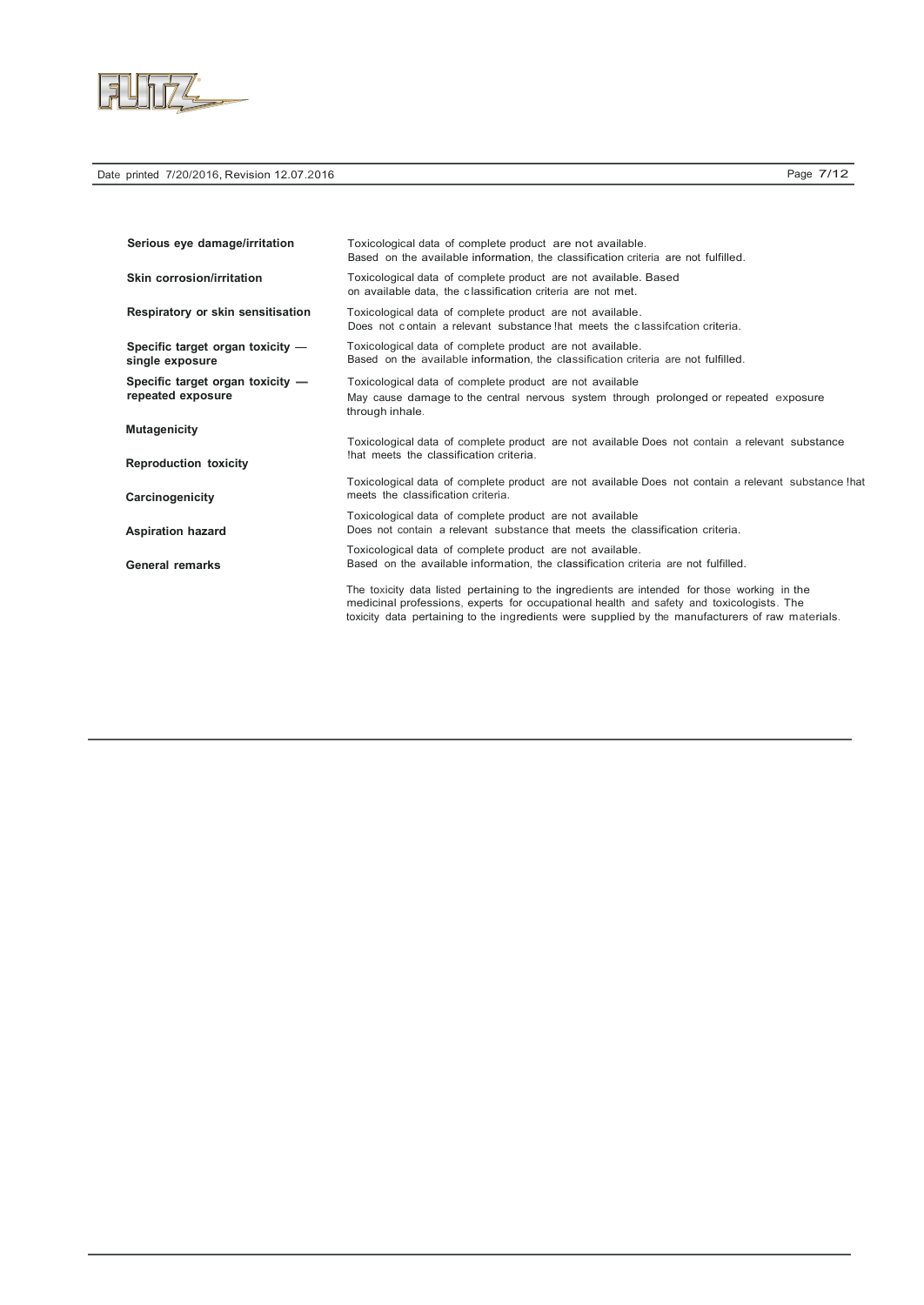

# Date printed 7/20/2016, Revision 12.07.2016 Page 8 *I* 12

## **SECTION 12: Ecological information**

## **12.1 Toxicity**

| Substance                                                                                   |
|---------------------------------------------------------------------------------------------|
| I Hydrocarbons, C11- C14, n-alkanes, isoalkanes, cyclics, < 2% aromatics, CAS: 64742-47-8   |
| IEL50, (72h), Pseudokirchneriella subcapitata: >1000 mg/1.                                  |
| IEL50, (24h), Daphnia magna: >1000 mg/1.                                                    |
| ILL50, (96h), Oncorhynchus mykiss: >1000 mg/1.                                              |
| I Hydrocarbons, C10-C13, n-alkanes, isoalkanes, cyclics, aromatics (2-25%), CAS: 64742-82-1 |
| EL50, (48h), Daphnia magna: 10-22 mg/1.                                                     |
| IEL50, (72h), Pseudokirchneriella subcapitata: 10-100 mg/1.                                 |
| INOEC, (21d), Daphnia magna: 0.097 mg/1.                                                    |
| INOELR, (72h), Pseudokirchneriella subcapitata: 3 mg/1.                                     |
| LL50, (96h), Oncorhynchus mykiss: 10-100 mg/1.                                              |
| ILOEC, (21d), Daphnia magna: 0.203 mg/1.                                                    |
| I Hydrocarbons, C10-C13, n-alkanes, isoalkanes, cyclics, aromatics (2-25%), CAS: 64742-82-1 |
| ILC50, (96h), fish: 1 - 10 mg/L.                                                            |
| IEC50, (72h), Bacteria: 1 -10 mg/L. I                                                       |
| EC50, (72h), Algae: 1 - 10 mg/L.                                                            |
| IEC50, (48h), Crustacea: 1 - 10 mg/L.                                                       |
| IEL50, (72h), Pseudokirchneriella subcapitata: 4,1 mg/1.                                    |
| LL50, (96h), Oncorhynehus mykiss: 10-100 mg/1.                                              |
| Ammonia 25%, CAS: 1336-21-6                                                                 |
| ILC50, (96h), Salmo gairdneri: 0,53 mg/1.                                                   |
| LC50, (96h), fish: 0,89 mg/1 (NH3).                                                         |
| LC50, (96h), Pimephales promelas: >0,7 mg/1.                                                |
| LC50, (96h), Lepomis macroehirus: >0,2 mg/1.                                                |
| LC50, (96h), Cyprinus carpio: 1,1 mg/1.                                                     |
| LC50, (96h), Salmo gairdneri: >0,1 mg/1.                                                    |
| LC50, (48h), Daphnia magna: 25,4 mg/1.                                                      |
| ILC50, (96h), Daphnia magna: 0,101 mg/1 (NH3).                                              |

# **12.2 Persistence and degradability**

| <b>Behaviour in environment</b> | not determined |
|---------------------------------|----------------|
| compartments                    |                |
| Behaviour in sewage plant       | not determined |
| <b>Biological degradability</b> | not determined |

## **12.3 Bioaccumulative potential**

Accumulation in organisms is not expected.

## **12.4 Mobility in soil**

Spillages may penetrate the soil causing ground water contamination.

### **12.5 Results of PBT and vPvB assessment**

Based on all available information not to be classified as PBT or vPvB respectively.

### **12.6 Other adverse effects**

Ecological data of complete product are not available.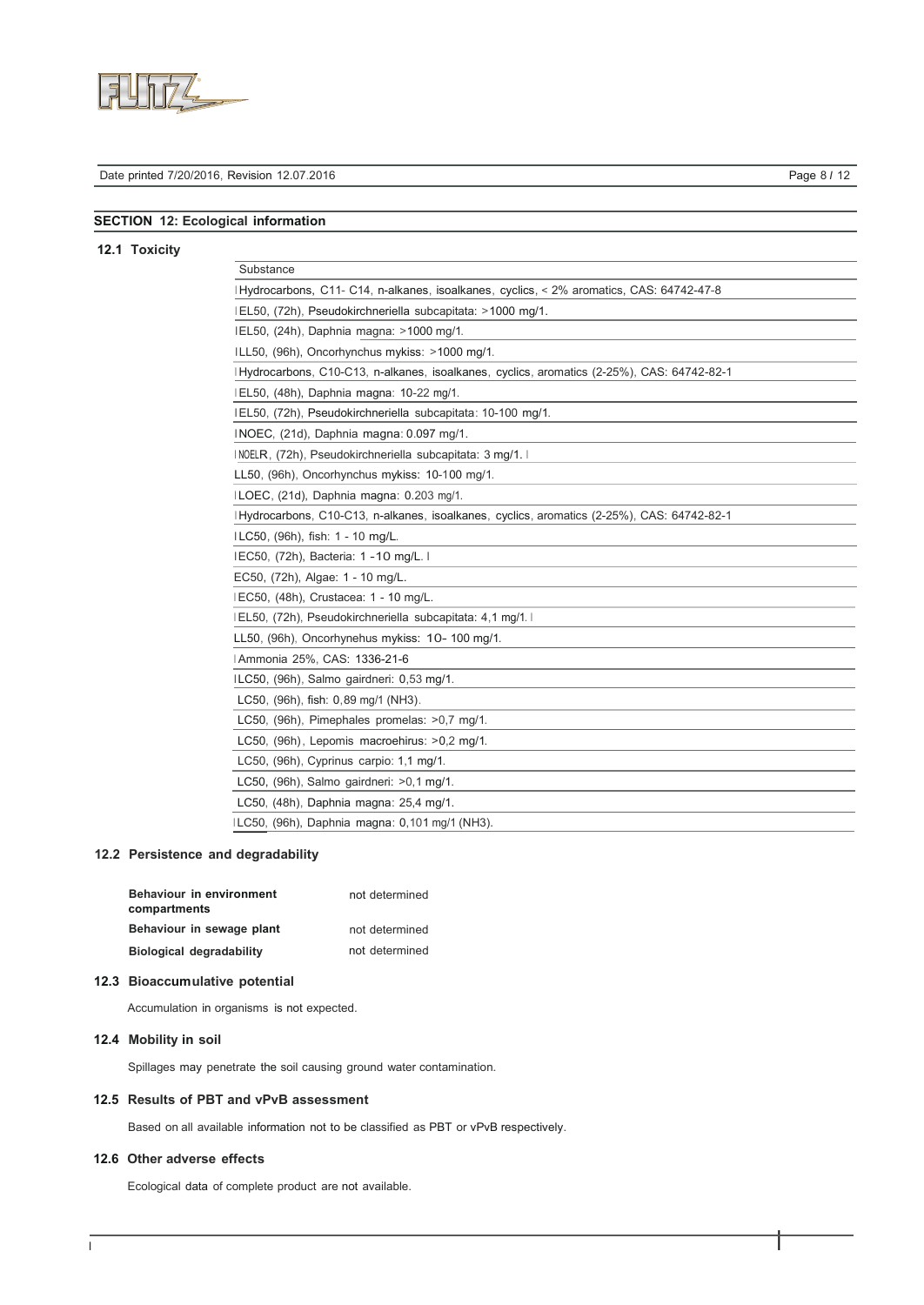

| Date printed 7/20/2016, Revision 12.07.2016 |  |
|---------------------------------------------|--|
|---------------------------------------------|--|

Page 9/12

SECTION 13: Disposal considerations

### **13.1 Waste treatment methods**

Waste material must be disposed of in accordance with the Directive on waste 2008/98/EC as well as other national and local regulations. lt is not possible to determine a waste code for this product in accordance with the European Waste Catalogue (EWC) since it is only possible to classify it according to how it is used by the customer. The waste code is to be determined within the EU in Iiaison with the waste-disposal operator.

| Product                 |                                                                                                |
|-------------------------|------------------------------------------------------------------------------------------------|
|                         | Dispose of as hazardous waste.                                                                 |
|                         | Disposal in an incineration plant in accordance with the regulations of the local authorities. |
| Waste no. (recommended) | 160305*                                                                                        |
| Contaminated packaging  |                                                                                                |
|                         | Packaging that cannot be cleaned should be disposed of as for product.                         |
|                         | Uncontaminated packaging may be taken for recycling.                                           |
| Waste no. (recommended) | 150110*                                                                                        |
|                         | 150102                                                                                         |

SECTION 14: Transport information

| 14.1 UN number                                       |                                                                         |
|------------------------------------------------------|-------------------------------------------------------------------------|
| Transport by land according to<br>ADR/RID            | not applicable                                                          |
| Inland navigation (ADN)                              | not applicable                                                          |
| Marine transport in accordance with<br><b>IMDG</b>   | not applicable                                                          |
| Air transport in accordance with IATA not applicable |                                                                         |
| 14.2 UN proper shipping name                         |                                                                         |
| Transport by land according to<br>ADR/RID            | NO DANGEROUS GOODS                                                      |
| Inland navigation (ADN)                              | NO DANGEROUS GOODS                                                      |
| <b>IMDG</b>                                          | Marine transport in accordance with NOT CLASSIFIED AS "DANGEROUS GOODS" |
|                                                      |                                                                         |

| 14.3 Transport hazard class(es)                    |                |
|----------------------------------------------------|----------------|
| Transport by land according to<br><b>ADRIRID</b>   | not applicable |
| Inland navigation (ADN)                            | not applicable |
| Marine transport in accordance with<br><b>IMDG</b> | not applicable |

Air transport in accordance with IATA not applicable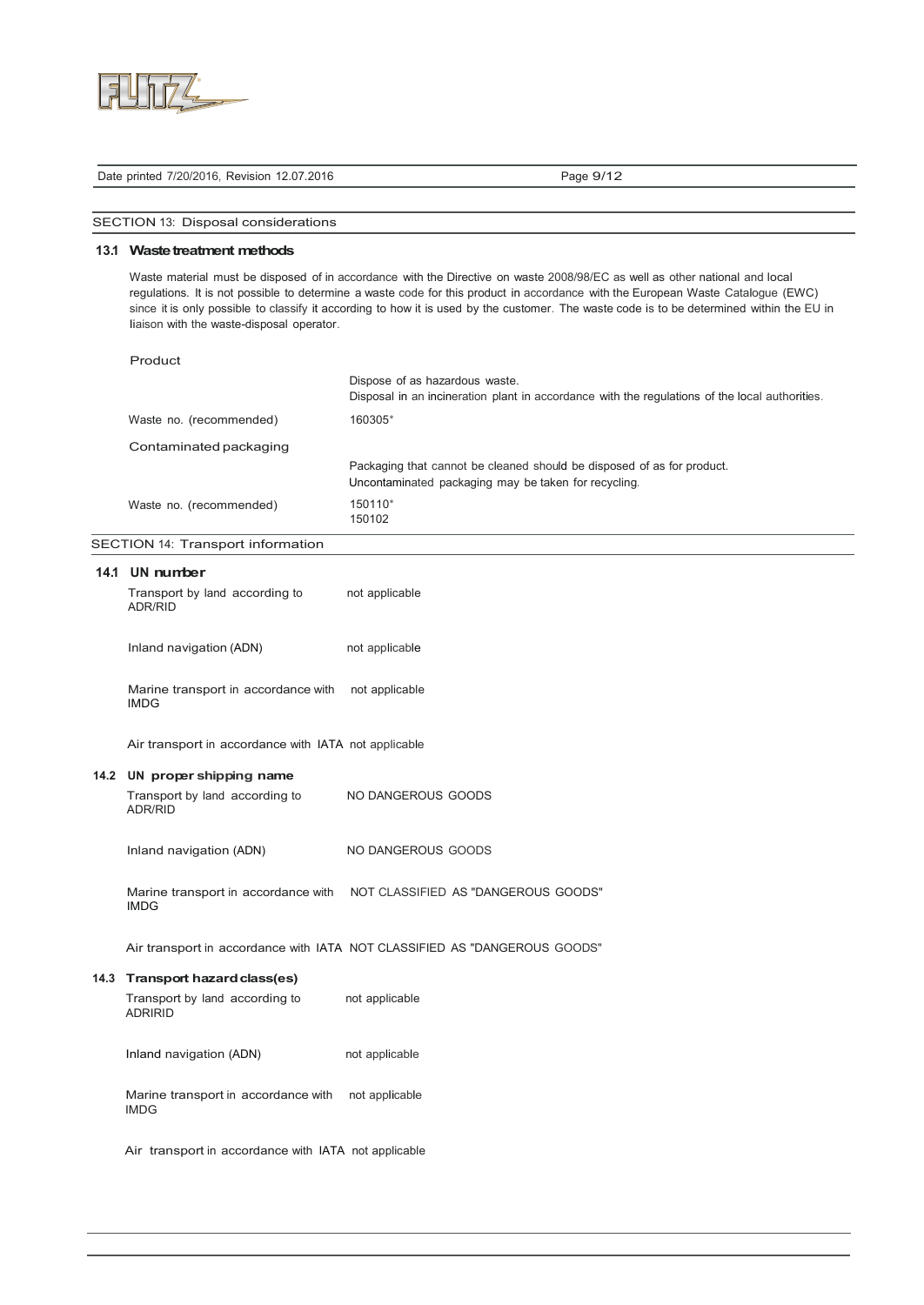

Date printed 7/20/2016, Revision 12.07.2016 Page 10 *I* 12

## **14.4 Packing group** Transport by land according to not applicable ADR/RID

Inland navigation (ADN) not applicable

Marine transport in accordance with not applicable IMDG

Air transport in accordance with IATA not applicable

#### **14.5 Environmental hazards**

Transport by land according to no ADR/RID

Inland navigation (ADN) no

Marine transport in accordance with no IMDG

Air transport in accordance with IATA no

## **14.6 Special precautions for user**

Relevant information under SECTION 6 to 8.

### **14.7 Transport in bulk according to Annex II of MARPOL and the IBC Code**

not applicable

|  | SECTION 15: Regulatory information |  |
|--|------------------------------------|--|
|--|------------------------------------|--|

### **15.1 Safety, health and environmental regulations/legislation specific for the substance or mixture** EEC-REGULATIONS 1991/689 (2001/118); 1999/13; 2004/42; 648/2004; 1907/2006 (REACH); 1272/2008;

| 15.2 Chemical safety assessment                 | For this product a chemical safety assessment has not been carried out.                                                     |
|-------------------------------------------------|-----------------------------------------------------------------------------------------------------------------------------|
| - VOC (1999/13/CE)                              | 37%                                                                                                                         |
| - Observe employment restrictions<br>for people | Observe employment restrictions for mothers-to-be and nursing mothers. Observe<br>employment restrictions for young people. |
| NATIONAL REGULATIONS (GB):                      | EH40/2005 Workplace exposure limits (Second edition, published December 2011).<br>CHIP 3/ CHIP 4                            |
| TRANSPORT-REGULATIONS                           | DOT-Classification, ADR (2015); IMDG-Code (2015, 37. Amdt.); IATA-DGR (2016).                                               |
|                                                 | 75/324/EEC (2008/47/EC); 453/2010/EC; (EU) 2015/830                                                                         |

#### SECTION 16: Other information

### **16.1 Hazard statements**

(SECTION 03)

H400 Very toxic to aquatic life. H335 May cause respiratory irritation. H314 Causes severe skin burns and *eye* damage. H336 May cause drowsiness or dizziness. H226 Flammable liquid and vapour. H411 Toxic to aquatic life with long Iasting effects. H412 Harmful to aquatic life with long lasting effects.

H372 Causes damage to organs (Central nervous system) through prolonged or repeated sure if inhaled.

I

H304 May be fatal if swallowed and enters airways.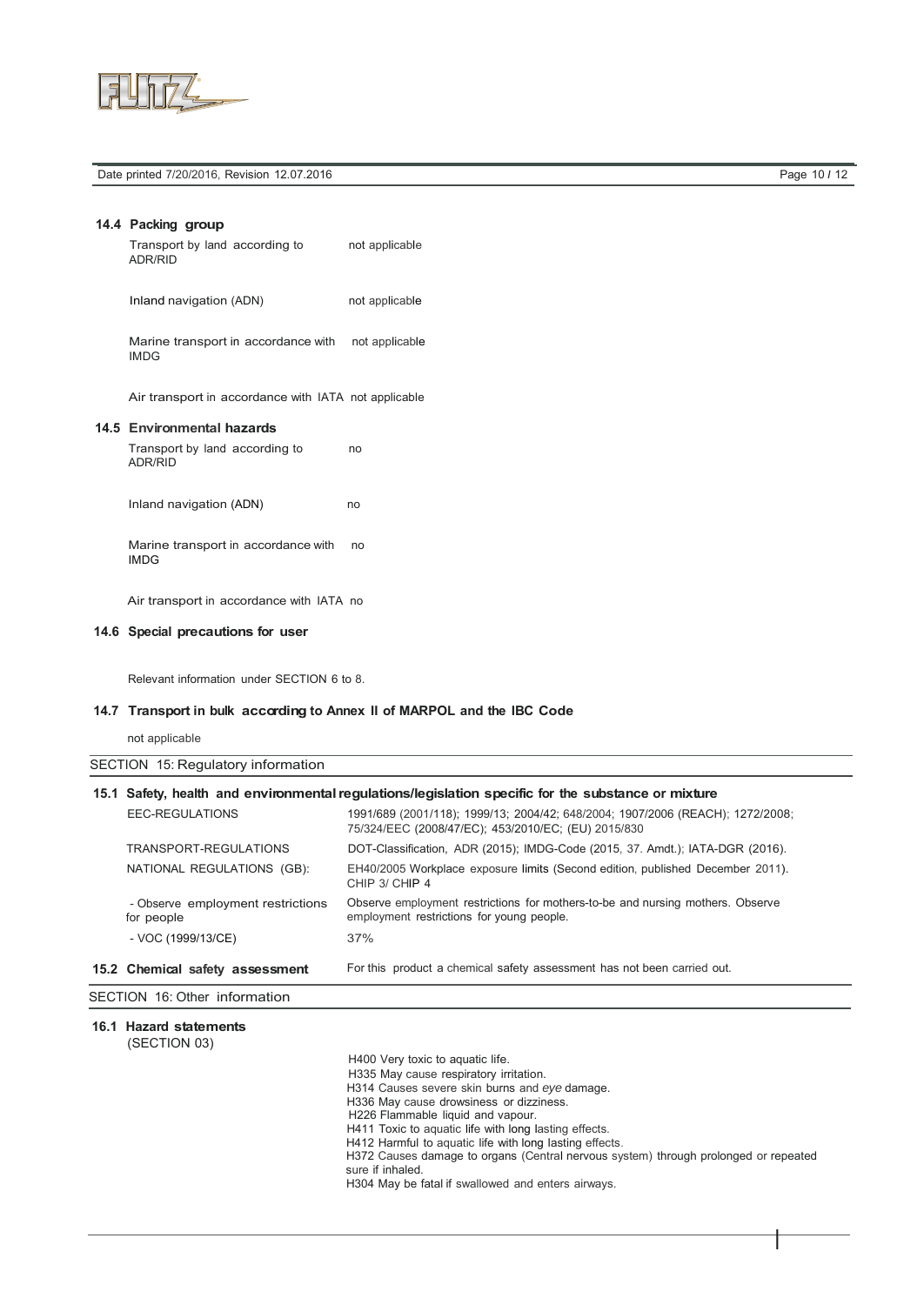

Date printed 7/20/2016, Revision 12.07.2016 Page 11 *I* 12

I

#### **16.2 Abbreviations and acronyms:**

ADR = Accord europeen relatif au transport international des marchandises Dangereuses par Route

RIO = Reglement concernant le transport international ferroviaire de marchandises dangereuses

ADN = Accord europeen relatif au transport international des marchandises dangereuses par voie de navigation interieure

CAS = Chemical Abstracts Service

CLP = Classification, Labelling and Packaging

DMEL = Derived Minimum Effect Level

DNEL = Derived No Effect Level

EC50 = Median effective concentration

ECB = European Chemicals Bureau

EEC = European Economic Community EINECS = European lnventory of Existing Commercial Chemical Substances

ELINCS = European List of Notified Chemical Substances

GHS = Globally Harmonized System of Classification and Labelling of Chemicals

IATA =International Air Transport Association

IBC-Code = International Code for the Construction and Equipment of Ships carrying Dangerous Chemicals in Bulk

IC50 = Inhibition concentration, 50%

IMDG = International Maritime Code for Dangerous Goods

IUCLID = International Uniform Chemic Information Database

- LC50 = Lethal concentration, 50%
- LD50 = Median Iethal dose

MARPOL = International Convention for the Prevention of Marine Pollution from Ships PBT = Persistent, Bioaccumulative and Toxic substance PNEC = Predicted No-Effect concentration

REACH = Registration, Evaluation, Authorisation and Restriction of Chemicals

TLV®/TWA = Threshold Iimit value- time-weighted average

TLV®STEL = Threshold Iimit value- short-time exposure Iimit

VOC = Volatile Organic Compounds

vPvB = very Persistent and very Bioaccumulative

## **16.3 Other information**

**Classification procedure** STOT RE 1: H372 causes darnage to organs (Central nervous system) through prolonged or repeated exposure if inhaled. (Calculation method) Aquatic Chronic 3: H412 Harmful to aquatic life with long Iasting effects. (Calculation method)